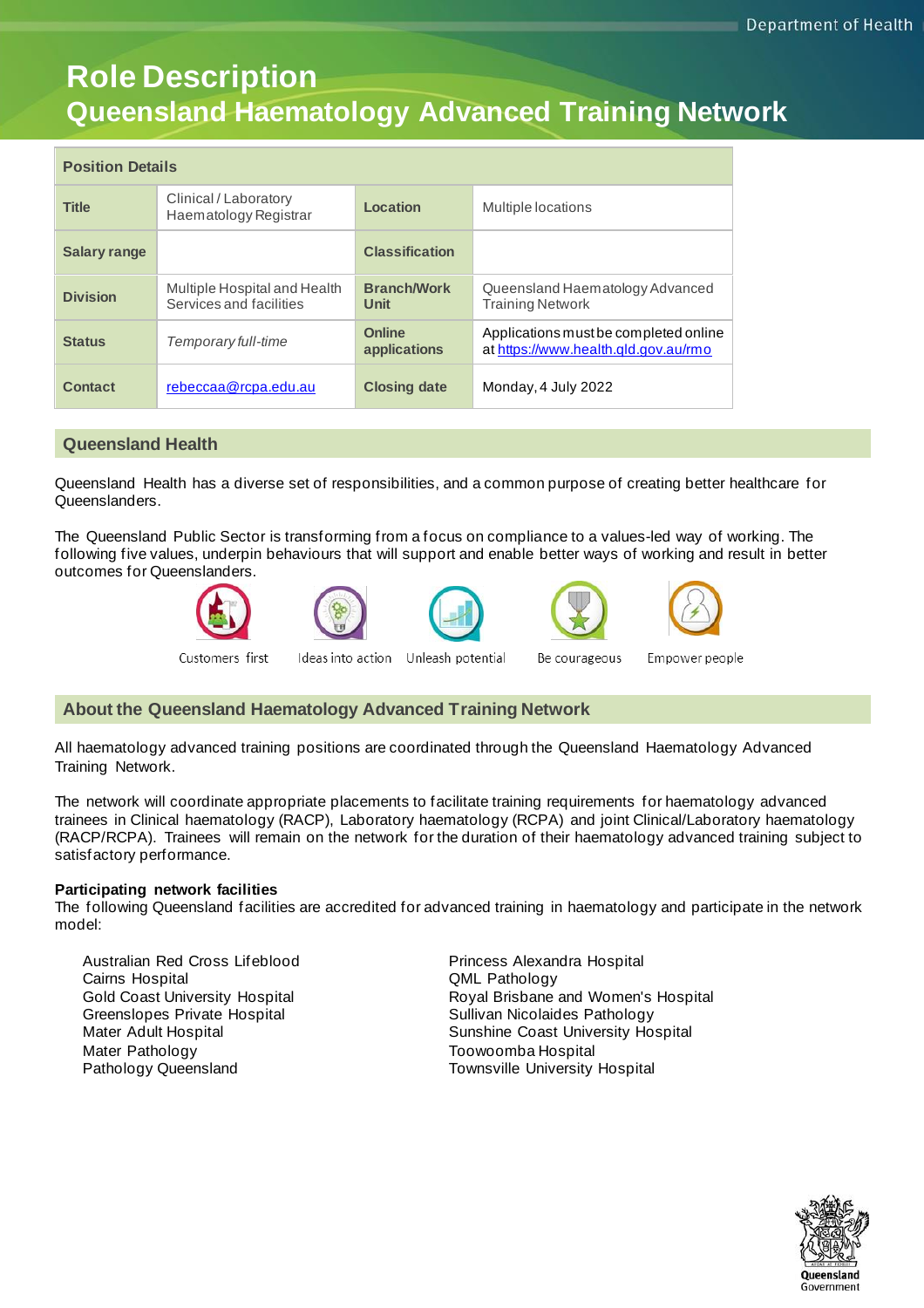# **About the role**

This is a generic role description. The role may vary between Hospital and Health Services (HHSs) or facilities, depending on the level of experience of the trainee and the services provided by the HHS or facility.

# **Purpose**

The primary function of the position is to provide high quality haematology services to inpatients and outpatients in any HHS/facility within the Queensland haematology advanced training network to which you are appointed. The registrar will be involved in education and research activities, will provide clinical support and set a professional examp le to more junior clinical and/or scientific staff.

The position is accredited for training with the Royal Australasian College of Physicians (RACP) and/or with the Royal College of Pathologists of Australasia (RCPA). Successful applicants are expected to be committed to completing training in haematology.

## **Key responsibilities**

An advanced training position is a leadership role with significant responsibility. As an advanced trainee in haematology, you represent the department of haematology in your hospital/facility, the particular unit that you are currently training in as well as your respective consultants. You should be an exemplary role model for all basic trainees/scientific staff and always find time to mentor your junior colleagues. You should present yourself as the consummate professional with patient care, safety and confidentiality at the heart of everything you do.

You will be required to manage patient care, delegate effectively where appropriate and exercise good time management in preparation for life as a consultant physician and/or pathologist.

It is expected that you will (depending on training pathway):

- Provide supervision, teaching and support to junior medical staff, scientific staff where applicable, and medical students and lead by example in behaviour and attitude.
- Provide ongoing care of patients, including appropriate assessment and management under the supervision of the treating/supervising consultant. This could include, but is not limited to, attending acute and elective admissions during normal working hours, review of inpatients, outpatient clinics, leading consultant ward rounds, collecting and reporting bone marrow aspirate/trephines, reporting blood films, coagulation studies, haematinic studies, haemoglobinopathy studies, flow cytometry studies, cytogenetic/molecular studies and special haematology investigations, and communicating effectively with requesting clinicians.
- Communicate empathetically with patients and their families. It is the advanced trainee's responsibility to ensure that patients and next of kin are aware and understand, if possible, the patient's diagnosis, management plan and any consequences of recommended treatment.
- Pay particular attention to unwell patients with frequent reviews, organise management as appropriate, including ICU referral, and ensure that there is relevant documentation in the medical record. It is also the advanced trainee's responsibility to notify the next of kin of the patient's condition.
- Review consults within 24 hours of referral (or earlier if urgent) and discuss management with the supervising consultant, including the frequency of review. Generally, complex patients and/or patients under surgical bed cards should be reviewed daily.
- Coordinate appropriate referral to other specialty departments and services.
- Instigate and follow up appropriate investigations, including outpatient pathology and radiology where appropriate.
- Formulate management plans independently but also to implement the decisions of senior medical staff. You are expected to keep your supervising consultant informed of patient issues and seek his/her advice if you are unsure of management or if a patient is critically unwell.
- Be responsible for the communication of the unit to other health professionals, including the completion of discharge summaries in a timely manner by junior medical staff. In particular, it is also expected that you will correspond directly with general practitioners where appropriate.
- Oversee the documentation of any changes to management clearly and concisely in the medical record to allow good continuity of patient care after hours.
- Hand over critically unwell patients or any outstanding investigation results to the covering registrar.
- Lead team meetings or family conferences in the consultant's absence.
- Maintain the development of professional knowledge and skills through active involvement in the education programs of the hospital/facility.
- Support research or quality improvement activities of the unit as directed.